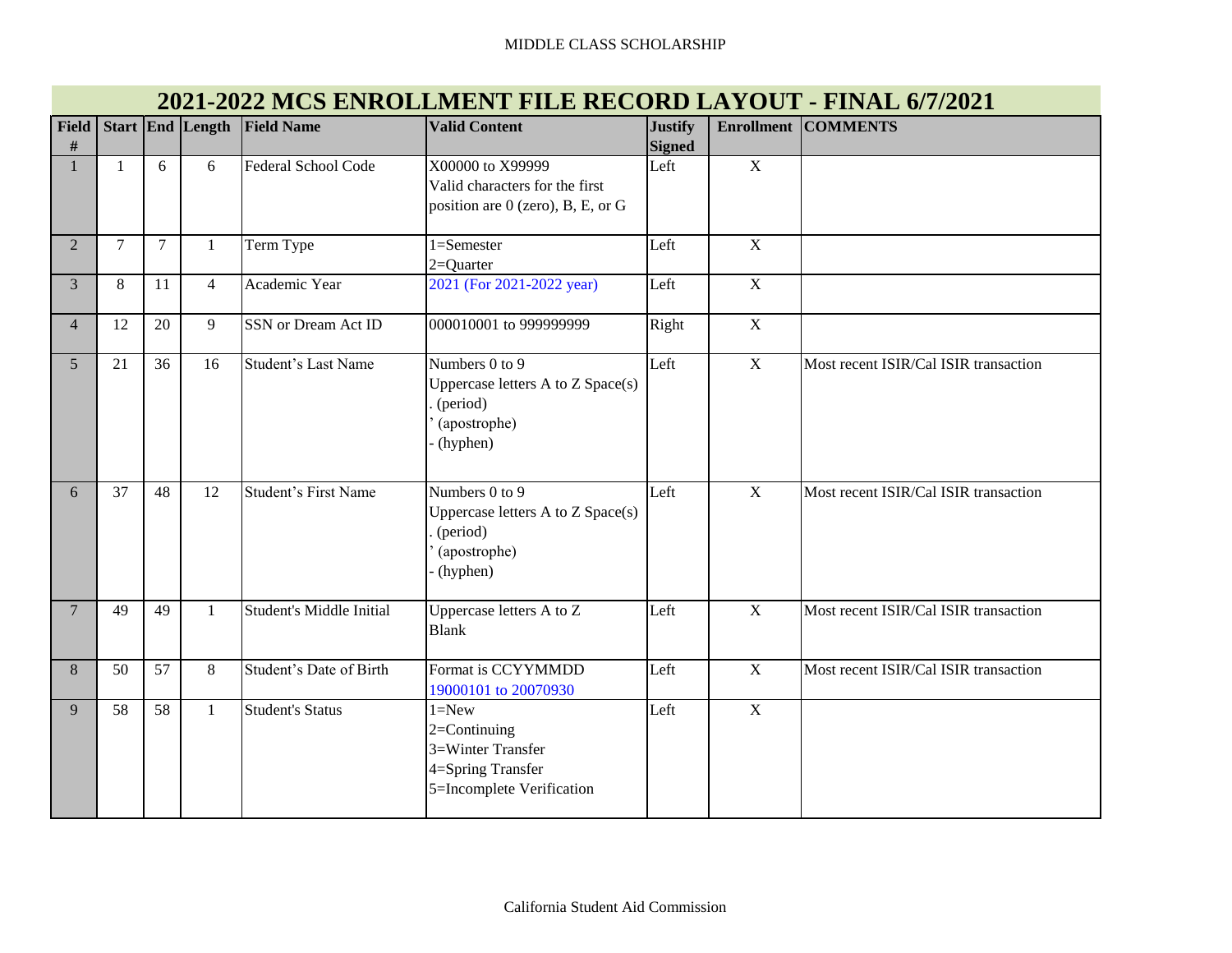#### MIDDLE CLASS SCHOLARSHIP

| <b>Field</b><br># |    |    |                | Start End Length Field Name                                                        | <b>Valid Content</b>                                                           | <b>Justify</b><br><b>Signed</b> |              | <b>Enrollment COMMENTS</b>                                                                                                                                                                                                                                                                                                                                                                                                                                                                                                                                                                                                                                                                                                              |
|-------------------|----|----|----------------|------------------------------------------------------------------------------------|--------------------------------------------------------------------------------|---------------------------------|--------------|-----------------------------------------------------------------------------------------------------------------------------------------------------------------------------------------------------------------------------------------------------------------------------------------------------------------------------------------------------------------------------------------------------------------------------------------------------------------------------------------------------------------------------------------------------------------------------------------------------------------------------------------------------------------------------------------------------------------------------------------|
| 10                | 59 | 60 | $\overline{2}$ | <b>ISIR/Cal ISIR Transaction</b><br>Number used for Financial<br>Aid determination | 01 to 99                                                                       | Right                           | $\mathbf X$  | This will be the ISIR/Cal ISIR transaction used<br>for awarding                                                                                                                                                                                                                                                                                                                                                                                                                                                                                                                                                                                                                                                                         |
| 11                | 61 | 61 | $\mathbf{1}$   | Teacher Credential or<br>Fifth Year of 5-Year<br>Program Flag                      | <b>Blank</b><br>$1 = Yes - TCP$<br>$2 = No - TCP/5th-Yr$<br>$3 = Yes - 5th-Yr$ | Left                            | $\mathbf{X}$ | If the value submitted is 1 or 3, then the<br>campus is required to provide a value of 5 in<br>Field 13 (5th year/other undergraduate).<br>Values of "Blank", "2", or "3" will have T/F<br>assessed at the system wide level for UC and<br>CSU.<br>A value of "1" indicates a student is in a<br>Teacher Credential Program. A student record<br>with a "1" in this field will have their award<br>calculation based on the TCP T/F by segment.<br>5th Year program:<br>Enrollment records will reject for campuses<br>who do not have an eligible 5th Year program.<br>Currently, three campuses have been identified<br>as having an eligible program:<br>CSU San Luis Obispo-Polytechnic<br>CSU Pomona-Polytechnic<br>- UC San Diego |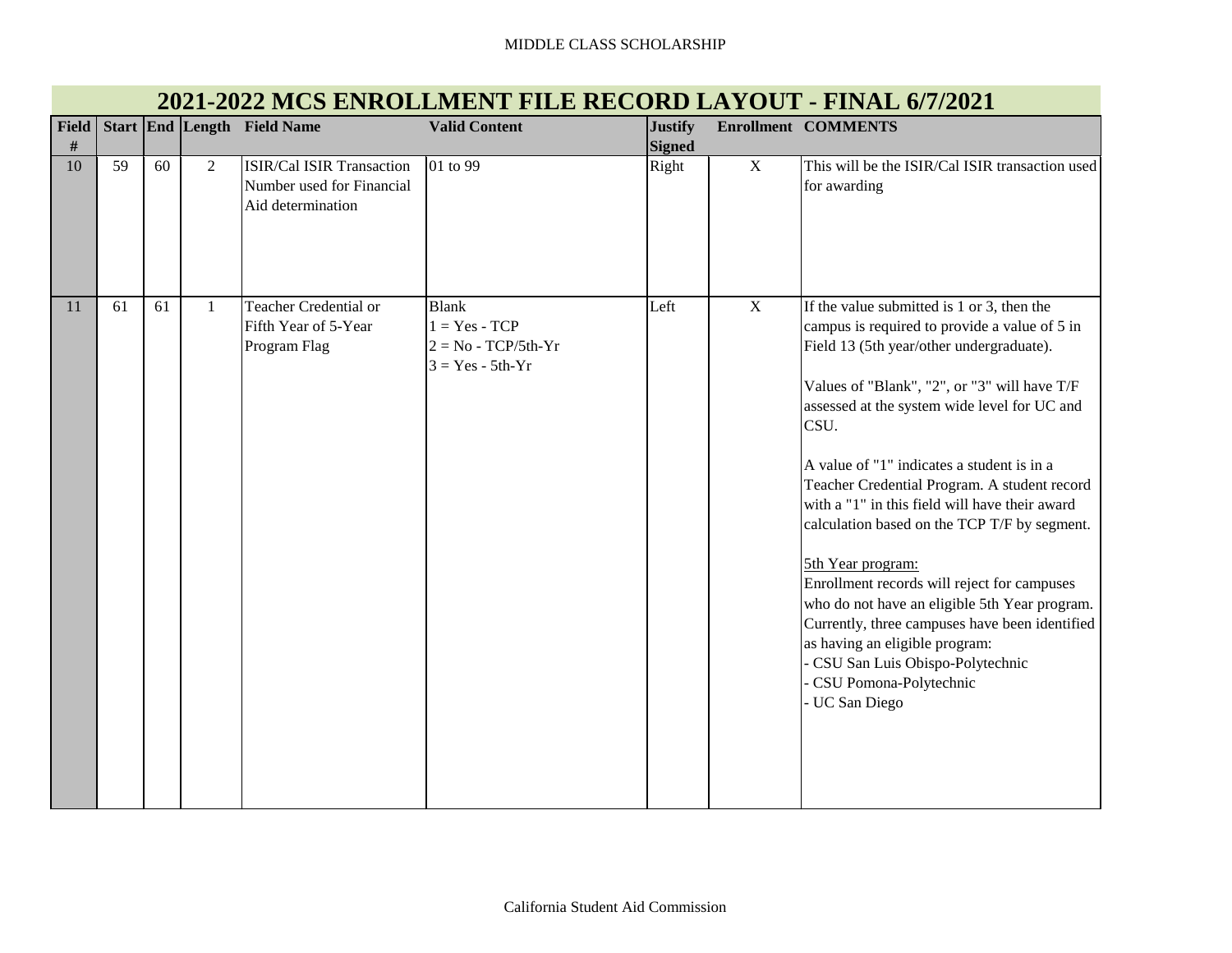#### MIDDLE CLASS SCHOLARSHIP

| <b>Field</b> |    |     | Start End Length | <b>Field Name</b>       | <b>Valid Content</b>                  | <b>Justify</b> |   | <b>Enrollment COMMENTS</b>     |
|--------------|----|-----|------------------|-------------------------|---------------------------------------|----------------|---|--------------------------------|
| $\#$         |    |     |                  |                         |                                       | <b>Signed</b>  |   |                                |
| 12           | 62 | 111 | 50               | Student's Campus E-mail | <b>Blank</b>                          | Left           | X | Campus e-mail address or blank |
|              |    |     |                  | Address                 | If non-blank:                         |                |   |                                |
|              |    |     |                  |                         | One and only one " $@$ " (at-sign)    |                |   |                                |
|              |    |     |                  |                         | allowed. Before @:                    |                |   |                                |
|              |    |     |                  |                         | • at least one valid character        |                |   |                                |
|              |    |     |                  |                         | • all characters in the range of      |                |   |                                |
|              |    |     |                  |                         | ASCII 33-                             |                |   |                                |
|              |    |     |                  |                         | 126, except for the following 12      |                |   |                                |
|              |    |     |                  |                         | characters $\lt$ > () []              |                |   |                                |
|              |    |     |                  |                         | $\langle , \rangle$ : " $\omega$      |                |   |                                |
|              |    |     |                  |                         | • period (.) cannot be first, last or |                |   |                                |
|              |    |     |                  |                         | adjacent to another period            |                |   |                                |
|              |    |     |                  |                         | After @:                              |                |   |                                |
|              |    |     |                  |                         | • at least one valid character        |                |   |                                |
|              |    |     |                  |                         | • only letters, digits, hyphen,       |                |   |                                |
|              |    |     |                  |                         | underscore, and period (A-Z, a-z,     |                |   |                                |
|              |    |     |                  |                         | $0-9, -, \_$ .)                       |                |   |                                |
|              |    |     |                  |                         | • hyphen, underscore, and period      |                |   |                                |
|              |    |     |                  |                         | cannot be first, last, or             |                |   |                                |
|              |    |     |                  |                         | adjacent to a period                  |                |   |                                |
|              |    |     |                  |                         |                                       |                |   |                                |
|              |    |     |                  |                         |                                       |                |   |                                |
|              |    |     |                  |                         |                                       |                |   |                                |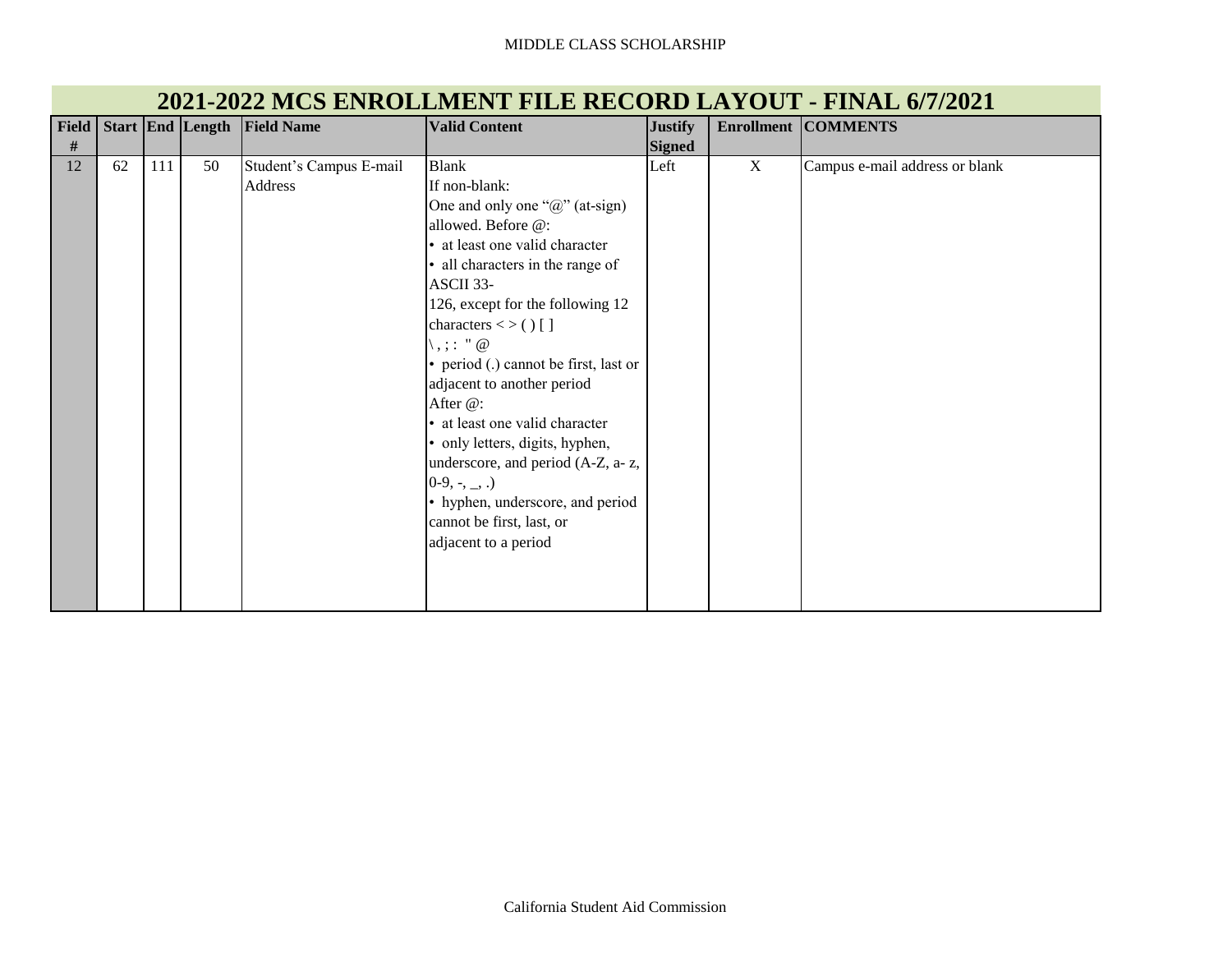| <b>Field</b> |     |     |                | Start End Length Field Name                                                               | <b>Valid Content</b>                                                                                                                                                                   | <b>Justify</b> |             | <b>Enrollment COMMENTS</b>                                                                                                                                                                                                                                                                                                                                                                                                                             |
|--------------|-----|-----|----------------|-------------------------------------------------------------------------------------------|----------------------------------------------------------------------------------------------------------------------------------------------------------------------------------------|----------------|-------------|--------------------------------------------------------------------------------------------------------------------------------------------------------------------------------------------------------------------------------------------------------------------------------------------------------------------------------------------------------------------------------------------------------------------------------------------------------|
| #            |     |     |                |                                                                                           |                                                                                                                                                                                        | <b>Signed</b>  |             |                                                                                                                                                                                                                                                                                                                                                                                                                                                        |
| 13           | 112 | 112 | $\mathbf{1}$   | Grade Level in College as of $0 = 1$ st year, never<br>the beginning of the award<br>year | attended college<br>$1 = 1$ st year, attended college<br>before<br>$2 = 2$ nd year/sophomore<br>$3 = 3rd$ year/junior<br>$4 = 4$ th year/senior<br>$5 = 5$ th year/other undergraduate | Left           | $\mathbf X$ | From campus record<br>If the value submitted is "5", then the campus<br>is required to provide a value of "1" or "3" in<br>Field 11.<br>$(1 = Yes - TCP; 3 = Yes - 5th Year)$<br>If the value submitted is "5", and no valid<br>value is provided in Field 11, then the record<br>will be rejected.<br>Refer to Field 11 for 5th Year information.<br>If the campus submits a value of "6" or "7" for<br>this field, then the record will be rejected. |
| 14           | 113 | 113 | $\mathbf{1}$   | Student's Dependency Status 1=Dependent                                                   | 2=Independent                                                                                                                                                                          | Right          | $\mathbf X$ |                                                                                                                                                                                                                                                                                                                                                                                                                                                        |
| 15           | 114 | 123 | 10             | <b>Total Income</b>                                                                       | -999999999 to 0999999999                                                                                                                                                               | Right          | $\mathbf X$ | Negative Income:<br>If it equals -5524, then file should read as<br>$-000005524 (=10$ characters)                                                                                                                                                                                                                                                                                                                                                      |
| 16           | 124 | 130 | $\overline{7}$ | <b>Student's Federal Awards</b>                                                           | 0000000 to 9999999                                                                                                                                                                     | Right          | $\mathbf X$ | Value provided should include all Federal<br>student grants or fee waivers.<br>(No blanks)                                                                                                                                                                                                                                                                                                                                                             |